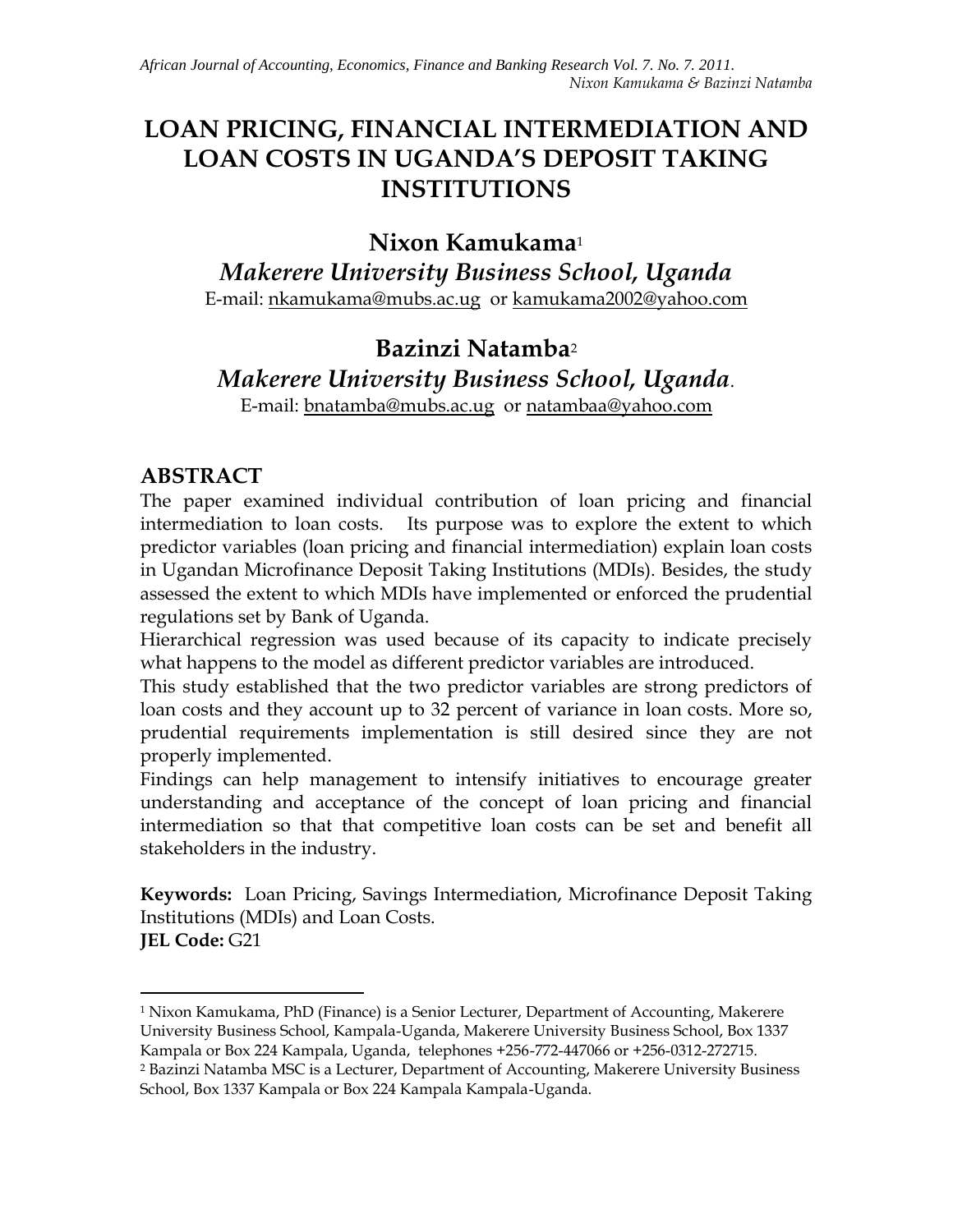### **I. INTRODUCTION**

The enactment of Microfinance Deposit Taking Institutions Act (MDI ACT) by the parliament of Uganda in 2003 gave birth to Microfinance Deposit Taking Institutions (MDIs). This act legally allowed the MDIs to mobilize and intermediate savings from the depositors (Kalyango, 2004). Financial intermediation is a process of transferring funds from ultimate source to the ultimate user (Frankline, 1990). The ultimate source and user, in this case, include the savers and borrowers respectively. Gorton and Winton (2002) noted that the intermediation of funds connects financial institutions to borrowers and lenders and reduces the cost of capital to the borrower. Financial intermediation was seen as a strategy to address the challenge of increasing loan costs charged to clients in un-regulated Microfinance Institutions. The savings that are normally availed to MDIs by depositors (lenders) facilitate the intermediation exercise and reduce their overall weighted cost of capital (Pischke, 1991) and the loan costs to the borrowers.

The MDI ACT also called for major reforms in price setting system and management style. Management styles necessitated the implementation of prudential requirements set by Bank of Uganda (Hanning, Alfred & Edward, 2000). In essence, the MDIs are subjected to basic minimum level of prudential regulation and supervision commensurate with the risks they pose to Bank of Uganda (Stefan & Akampurira, 2003). Among other prudential regulation is to ensure that minimum liquid assets in excess of 15% of total deposit liabilities are maintained at all times. More so, all institutions are expected to maintain a core capital equivalent to a minimum paid up capital requirements of Uganda Shillings, Five hundred million as specified in section 15 of the Act. The aim of reinforcing the prudential regulation is to enforce MDIs financial soundness and consumer protection (Hard, Holden and Prokopenko, 2002); which in turn, is expected to promote public confidence and trust in institutions (Kalyango, 2004).

By intermediating savings from depositors, implementing prudential requirements and application of effective pricing, MDIs are expected to achieve their double tasked goal of achieving sustainable performance and lessening poverty among societies (CGAP, 2002; Adongo & Christopher, 2005).

Besides, the implementation of this new law expected the MDIs to increase availability of cheaper funds to the public (interest and other charges). Hardy et al (2002) observed that an institution known to be well regulated and closely supervised is able to attract more deposits from the public and be able to obtain financing at lower cost. However, the actual practice is contrary to expectations of Bank of Uganda and the clients. The interest rates and others charges levied by such institutions have instead continued to increase (Otero, 2006). The interest rate and other associated costs ought to have reduced because of revisions in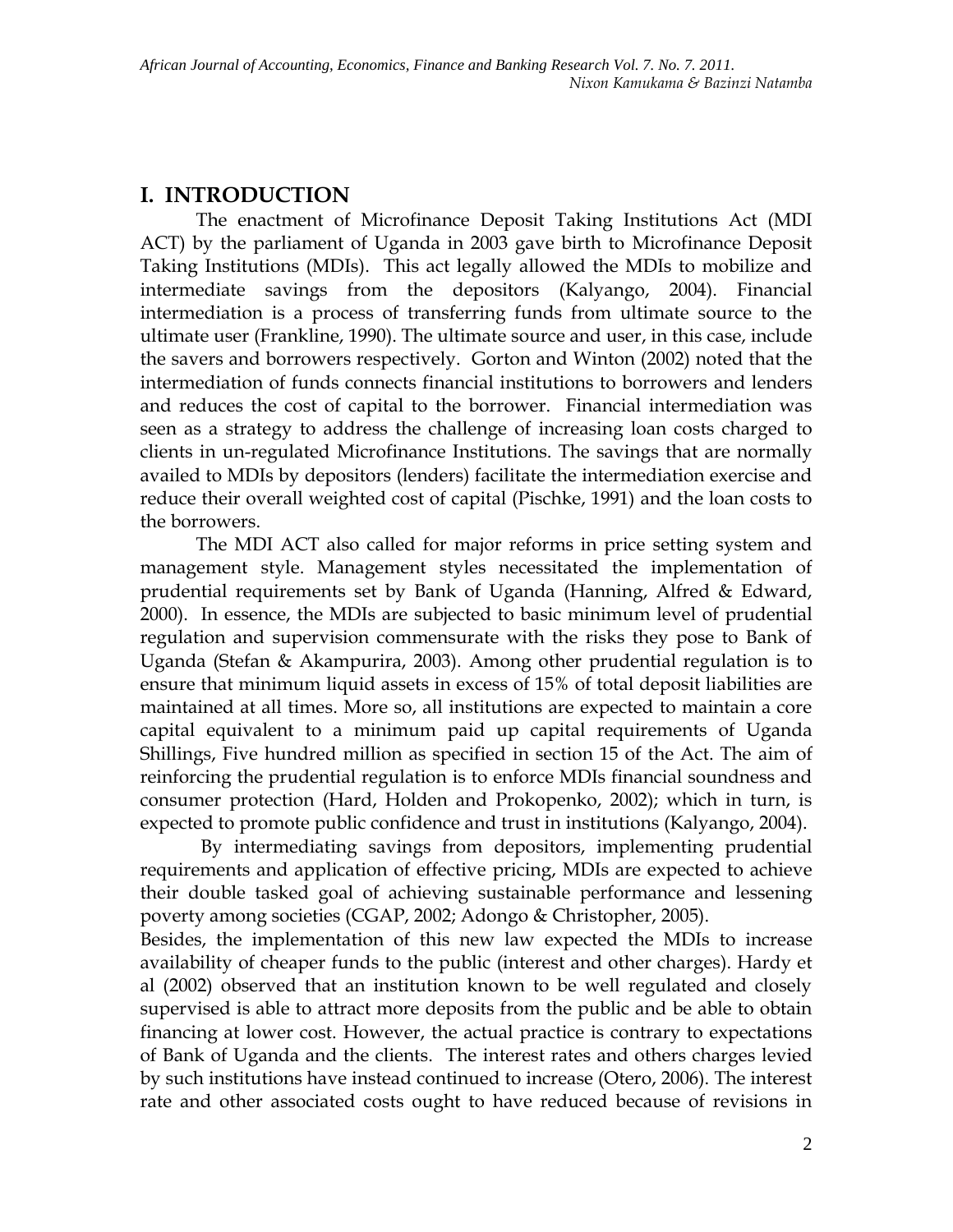pricing and intermediating the savings have instead persistently continued to show an upward trend a move that contradicts the perceived benefits of the transformation. On average Microfinance Deposit Taking Institutions charge annual interest rate of 48% (Microfinance Directory, 2009/10 & Bank of Uganda, 2009) despite the increased savings from clients which are almost cost free as shown in Table 1.

| Year           |                | 2005 | 2006 | 2007 | 2008 |
|----------------|----------------|------|------|------|------|
| Customers'     | <b>Savings</b> |      | 24.0 | 38.7 |      |
| growth in %age |                |      |      |      |      |

|  |  | Table I. Trend of deposits or savings from the customers of MDIs |  |
|--|--|------------------------------------------------------------------|--|
|  |  |                                                                  |  |

**Source**: *Uganda Microfinance Industry Assessment 2008.*

The growth in mobilized savings, and the interest rates charged to clients, presents a trend of event that is peculiar. The continued increasing loan costs in the presence of increased savings (customer deposits) raises questions as to whether loan pricing, and financial intermediation are appropriately applied in addressing loan costs. Besides, the extent to which loan pricing and financial intermediation influence loan costs is limited in Microfinance literature. However, this study covered this obscurity by addressing the effect of loan pricing, and intermediation of mobilized savings on loan costs in Microfinance Deposit Taking Institutions (MDIs) in Uganda.

### **II. LITERATURE REVIEW**

 Microfinance institutions (MFIs) world over have been identified as critical institutions to nations quest for solutions to the development challenge (CGAP, 2002). Effort to modernize and uplift operations of microfinance institutions gave rise to the formation of Microfinance Deposit Taking Institutions (MDIs) which are regulated under MDI Act 2003 by Bank of Uganda (Kalyango, 2004). According to ADB (2000), and Otero and Maria (2002) the implementation of the policy was deemed important for savings mobilization and proper management of public deposits by enforcing basic minimum level of prudential regulations. Gibbons and Meehan (2000) argued that prudential requirements enable MDIs to manage resources properly and enable them improve their efficiency levels and loan costs. Hardy et al (2004) argued that the premise of the official sanction in the form of licensing and greater operational freedom can prompt the management of MDIs to accelerate development by offering new products and acquiring necessary expertise.

However, it is important to note that setting and implementing/enforcing the prudential regulations are two distinct matters. Whether or not MDIs have appropriately implemented or enforced the procedures or rules set by Bank of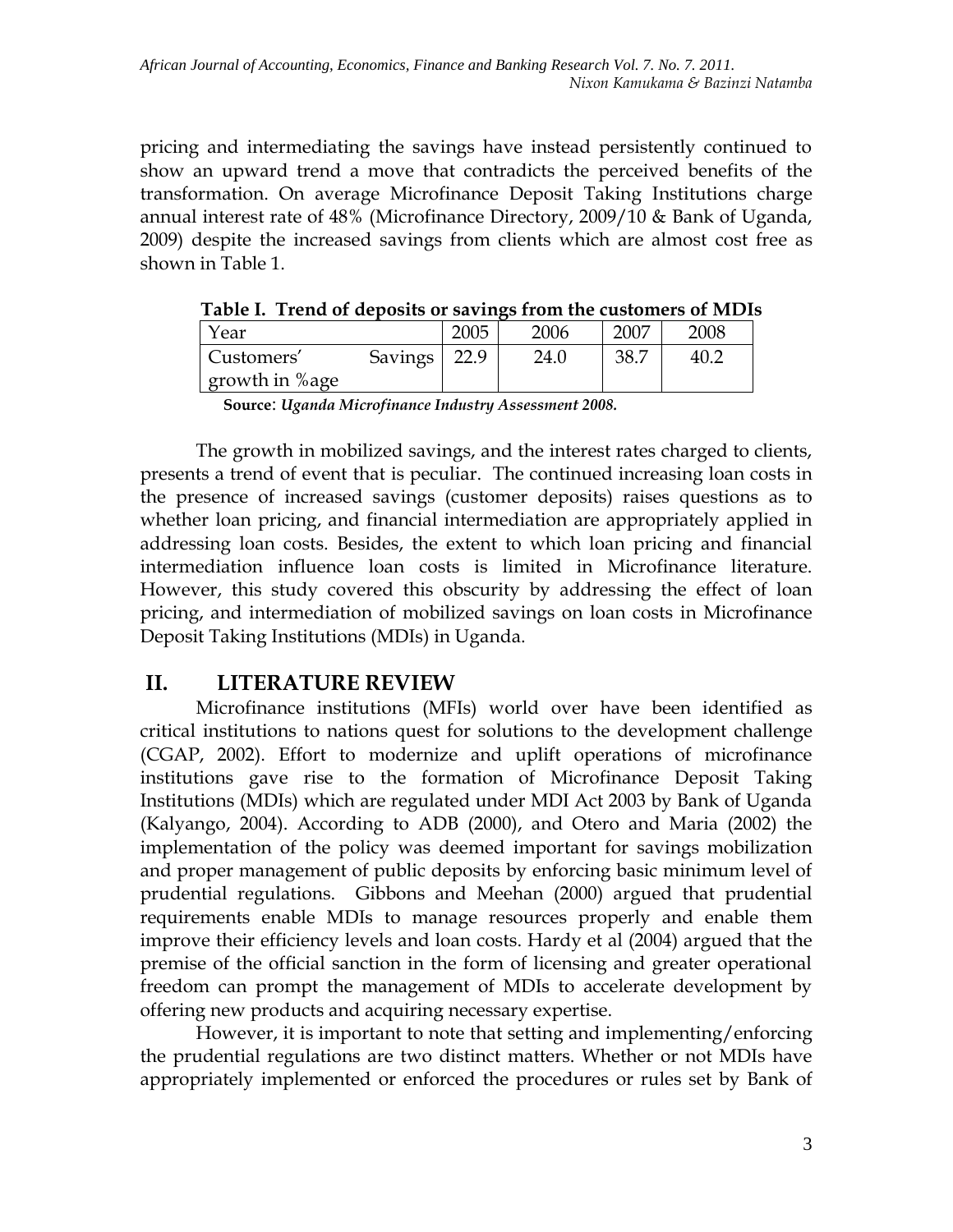Uganda is the matter that was probed in this study. The following hypothesis was therefore, tested:

#### *H1: MDIs have implemented the appropriate prudential regulations as required by Bank of Uganda*

From another perspective, a revision in loan pricing was perceived as an important aspect of loan product design expected to turn-around the loan costs charged by Microfinance Deposit Taking Institutions (Kalyango, 2004). Extant literature takes pricing to mean the process of determining what a company will receive in exchange for its products. In respect to Microfinance Institutions, the exercise involves the establishment of interest rates charged on loaned funds besides other finance charges paid by borrowers. Rosenberg (2002) noted that interest rate is compensation to the lender and an opportunity cost for other useful investment that could have been made with the loaned assets. Ledgerwood (2000) observed that if loan pricing strikes a balance between what clients can afford and the lending organization needs to earn to cover all of its costs, then loan costs will be fair to borrowers. Interest rates in microfinance institutions are normally based on their cost structure which may vary from firm to firm. However, the loan pricing system according to Lidgerwood (2000) encompasses financing costs, operating costs, loan loss provision and cost of capital. In essence, Microfinance Institution's cost structure influences the interest rate charged to clients. For example, McDonald (1998) observed that Microfinance Institutions that loan out clients' compulsory savings are bound to charge low interest rate because of the cheaper cost of funds from the depositors. Thus, the higher the portion of the portfolio funded with client savings, the lower the overall cost of funding which translates into reduced loan costs.

In a related case, Kalyango (2004) observed that the pricing system should be capable of capturing the right operational costs which are part and parcel of the loan costs borne by the clients. This depicts that a transparent and perfect loan pricing system yields cheaper and affordable loan charges to the stakeholders. On the other hand, Sataschen (2003) contends that loan pricing activity should be thorough enough to capture every detail of costs related to the financial service. Despite several studies on price setting in financial institutions, little has been done on the extent to which loan pricing system affects loan costs more especially in MDIs. This study was therefore set to address the knowledge gap by testing the following hypotheses:

#### *H2: Loan pricing system is positively related to loan costs in Ugandan MDIs*

#### *H3: Loan pricing system positively affects loan costs in Ugandan MDIs.*

Form the different perspective, Microfinance Deposit Taking Institutions' efforts to implement the MDI Act 2003 called for financial intermediation of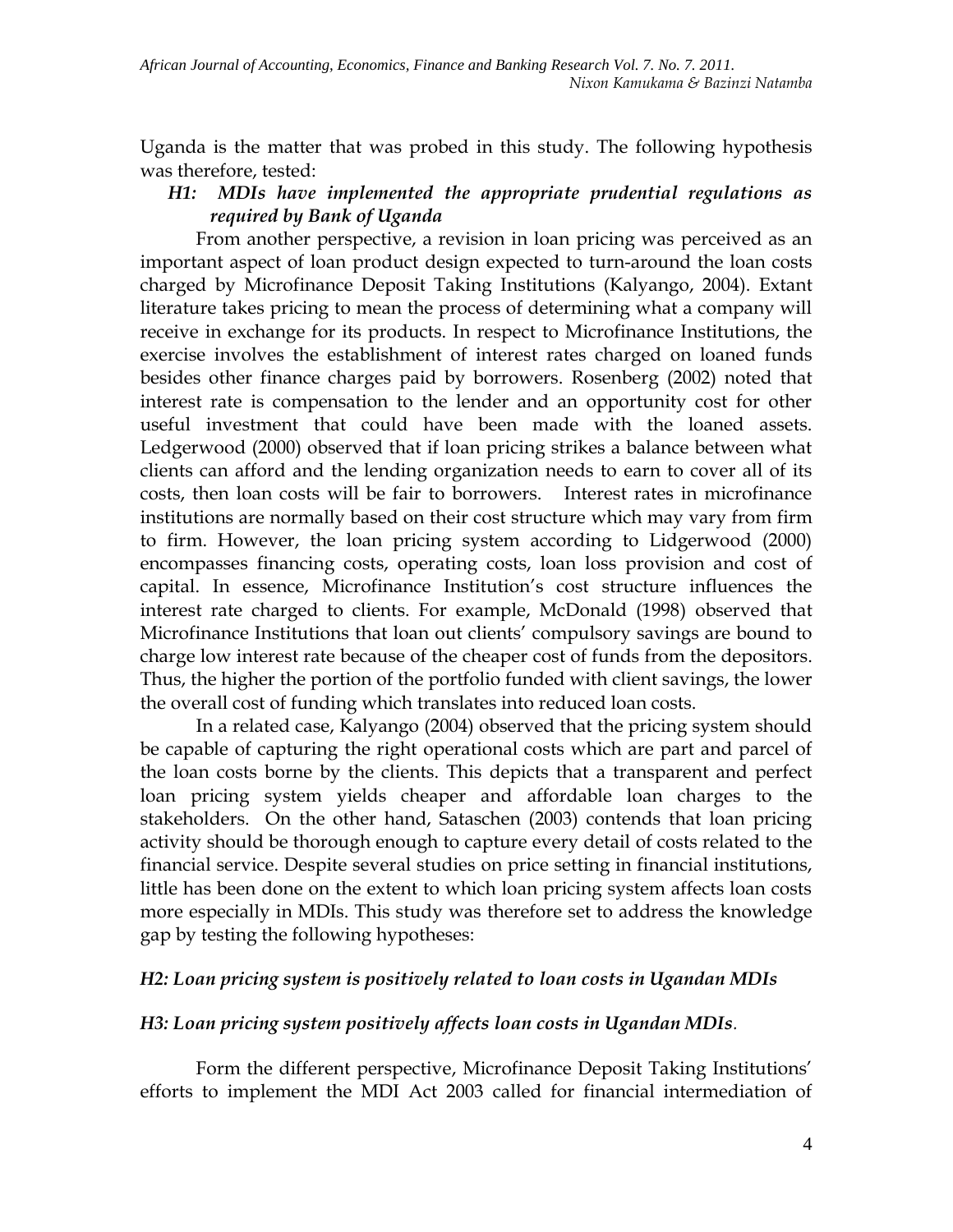clients' deposits. Cecchetti (1999) observed that financial intermediation is the movement of resources between two parties, such as a business and individual. Gorton and Winton (2002) also defined financial intermediation as a process that occurs when a financial intermediary borrows money from one source to loan to another source for investment or funding.

Ledgerwood (2000) argued that finance in the form of savings and credit arises to permit coordination. The availability of savings to financial institutions facilitates the intermediation exercise and reduces its overall weighted cost of capital (Pischke, 1991). Beesi and Wang (1997) extended the debate and noted that since the savings are less costly and form part of the loaned amount to borrowers, the loan charges are expected to be lower. Other scholars such as Winton et al. (2000) noted that the intermediation of funds connects financial institutions to borrowers and lenders and improves the cost of capital to the borrower. Though the extant literature emphases the association between financial intermediation and loan costs, there is far from enough empirical research investing the practical effect of financial intermediation on loan costs in microfinance institutions. Thus, consequence of intermediating clients' deposits on loan costs in a Microfinance Deposit Taking Institutions in Uganda is a matter that is limited in the microfinance institutions' literature. To bridge this gap, we tested the following hypotheses:

*H4: Financial (savings) intermediation is positively related to loan costs in MDIs.*

*H5: Financial (savings) intermediation negatively affects the loan costs in MDIs.*

### **III. STUDY DESIGN AND METHODOLOGY**

This study used cross-sectional and quantitative research designs to address the hypotheses covered in the study.

The study covered employees and clients of Microfinance Deposit Taking Institutions in central Kampala. Senior management, loan officers and clients of these institutions provided the data.

The 4 MDIs' employees and clients were considered. On the basis of Ntoumanis (2001) and Field (2006) guidelines, this study covered a minimum of 10 senior staff per MDI. Since clients' sampling frame could not be established, snowball sampling technique was used and 20 clients were targeted per firm giving a total of 80 clients. The total response rate of respondents combined was 63.5%.

All items were anchored on a five-point Likert–type scale ranging from 5 (strongly agree) to 1 (strongly disagree). Questionnaire was validated through expert interviews and a panel of practitioners. All the variables registered content validity index of greater than 0.80.

We further tested the reliability of the instrument (using internal consistency approach) to find out whether it consistently measured the study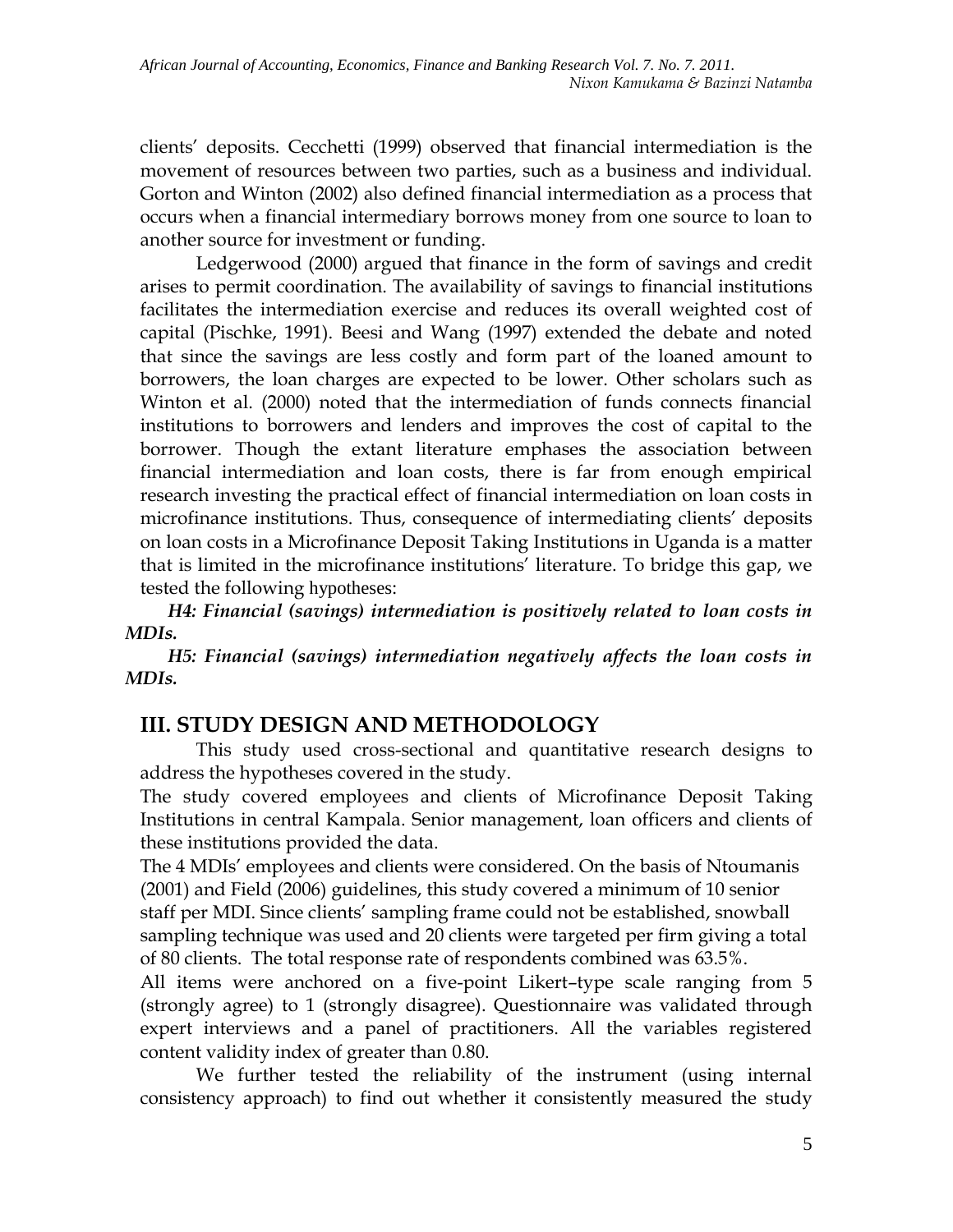variables on the scales used (Anastasi, 1982 & Nunnally, 1978). Item–total reliability (a measure of internal consistency) and Cronbach alpha coefficients of study variables were computed. The Cronbach alpha coefficient results of the variables studied were all above 0.75 signifying that the scales used were reliable. Principal component analysis was performed to identify patterns in data and to reduce data to a manageable level (Field 2006) and varimax rotation was applied.

Quantitative secondary data was extracted from documentary sources particularly the microfinance institutions' published financial reports. Performance ratios obtained supplemented primary data gathered through questionnaires filled by 10 senior managers in every microfinance deposit institution in Uganda.

We addressed common methods bias in order to reduce the measurement error (random and systematic errors) which normally threatens the validity and conclusions about the relationships between measures (Podsakoff, Mackenzie & YeonLee, 2003). Measurement error caused by consistency motif (Johns, 1994; Podsakoff & Organ, 1986) or consistency effect (Salancik & Pfeffer, 1997) was addressed in this study by (i) collecting data from at least five senior managers of each MDI and (ii) sourcing most of the data relating to the dependent variable (loan costs) from financial reports (Archival sources). This approach is supported by Podsakoff et al, (2003) who contend that one way of controlling common methods variance is to collect the measures of both predictor and criterion variables from different sources. We endeavored to reduce the potential effects of response pattern biases by incorporating negatively worded or reversed – coded items on the questionnaires (Hinken 1995 & Drasgow & Idaszak, 1987). According to Hinken (1995) the logic is that reversed –coded items are like cognitive "speed bumps" that require respondents to engage in a more controlled, as opposed to automatically cognitive processing.

 Among the instruments used were Self- administered Questionnaires and Document review. The data collected was edited, classified and coded so as to make it ready for analysis. Thereafter-descriptive statistics involving descriptive and inferential Statistics were conducted.

### **IV. PRESENTATION OF THE RESULTS**

Findings on demographic characteristics revealed that 63% and 37% of respondents were males and females respectively. The majority (74%) of the respondents was above 30 years of age and 26% was aged below 30 years. The average employees have worked in Micro deposit taking institutions for more than 5 years (67.4%).

 Content validity index (CVI) results were all above 0.80. According to Nunnually (1978), these ratios are acceptable since they are above the cut-off point of 0.70.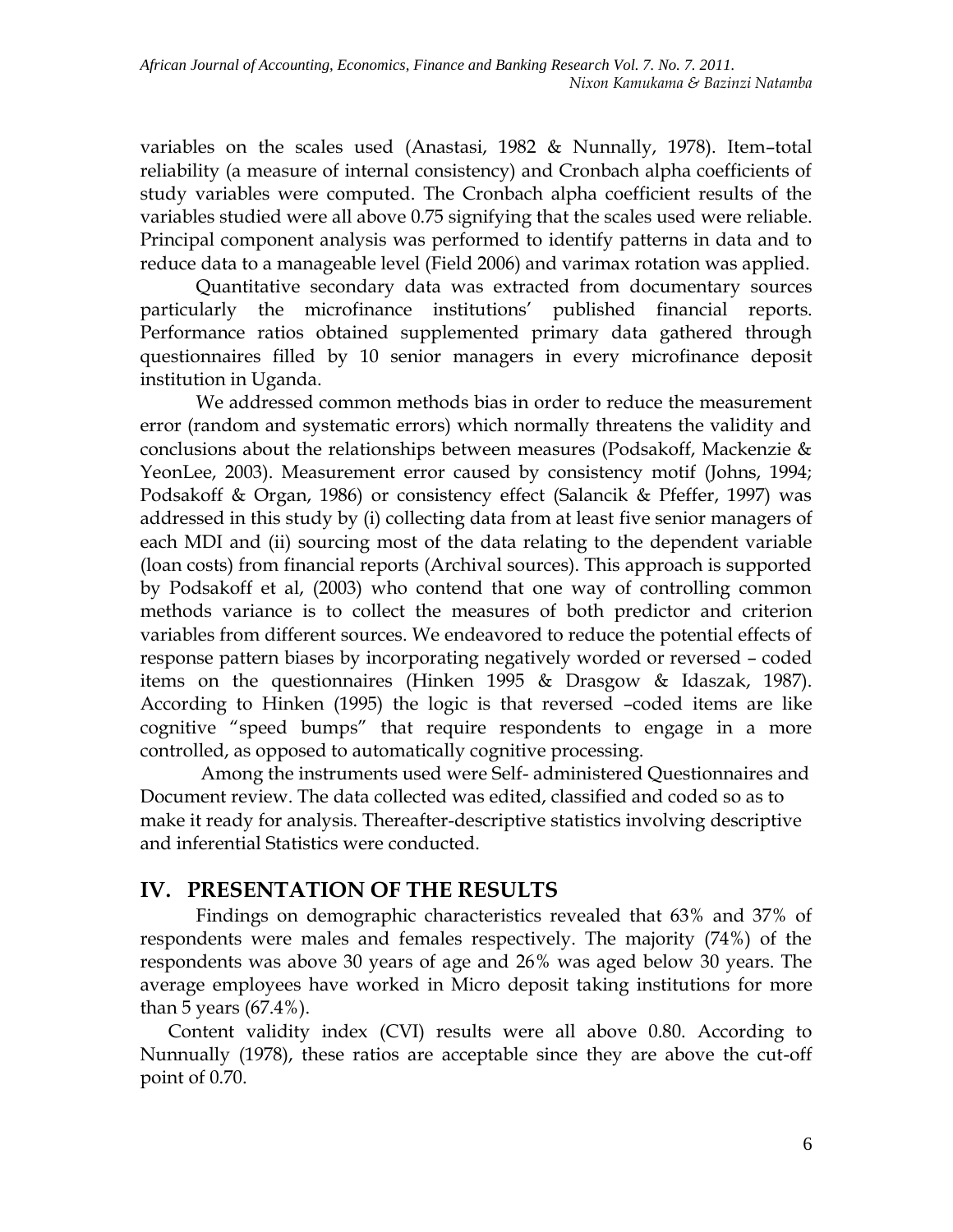The Cronbach's alpha results for the actual study were all above 0.8. These values are in line with results of Bollen et al. (2005), Bontis (1998), and Bin Ismail (2005).

 As a way of assessing the level of implementation of prudential requirements, mean scores were derived as indicated in Table 2 below.

|                                         | Minimum | Maximum | Anchor<br>(Likert scales) | Mean | <b>Std.</b> Deviation |
|-----------------------------------------|---------|---------|---------------------------|------|-----------------------|
| Minimum capital                         | 2.75    | 5.00    | $1 - 5$                   | 3.83 | .55                   |
| Portfolio at risk of $\leq 5\%$         | 2.80    | 5.00    | $1 - 5$                   | 4.12 | .56                   |
| Reporting requirements                  | 2.00    | 5.00    | $1 - 5$                   | 3.97 | .91                   |
| 15% of risk weighted assets             | 2.00    | 5.00    | $1 - 5$                   | 2.11 | .55                   |
| Adequacy of liquidity 15%<br>deposists  | 1.80    | 5.00    | $1 - 5$                   | 2.46 | .76                   |
| Adequacy of total assets:<br>20% of RWA | 1.00    | 5.00    | $1 - 5$                   | 3.21 | .79                   |

#### **Table 2. Prudential requirement assessment**

Source: Primary data

Critical analysis of the results in the above Table reveals that all mean scores of the items in question range from 2.11 to 4.12 with the standard deviations from 0.55 to 0.91. Because of small standard deviations compared to mean values, it is clear that the data points are close to the means and hence calculated means highly represent the observed data. In effect, the calculated means are a good replica of reality (Garson, 2000; Field, 2006 & Saunders et al., 2007). However, it can be seen that microfinance institutions have fairly implemented the prudential requirements because of reasonable mean values that are averagely high except for asset adequacy and liquidity levels whose average is quite low hence violating the Bank of Uganda requirement of keeping 20% of risk weighted assets and 15% of total deposit liabilities respectively. This provides answers to hypothesis 1 (H1).

### **A. Correlation of study variables**

In order to answer the objectives of this study, zero-order correlation analysis was carried out. The aim was to assess whether linear relationships existed between predictor variables (pricing and savings intermediation), and criterion variable (Loan costs). Correlation matrix in Table 3 summarizes the results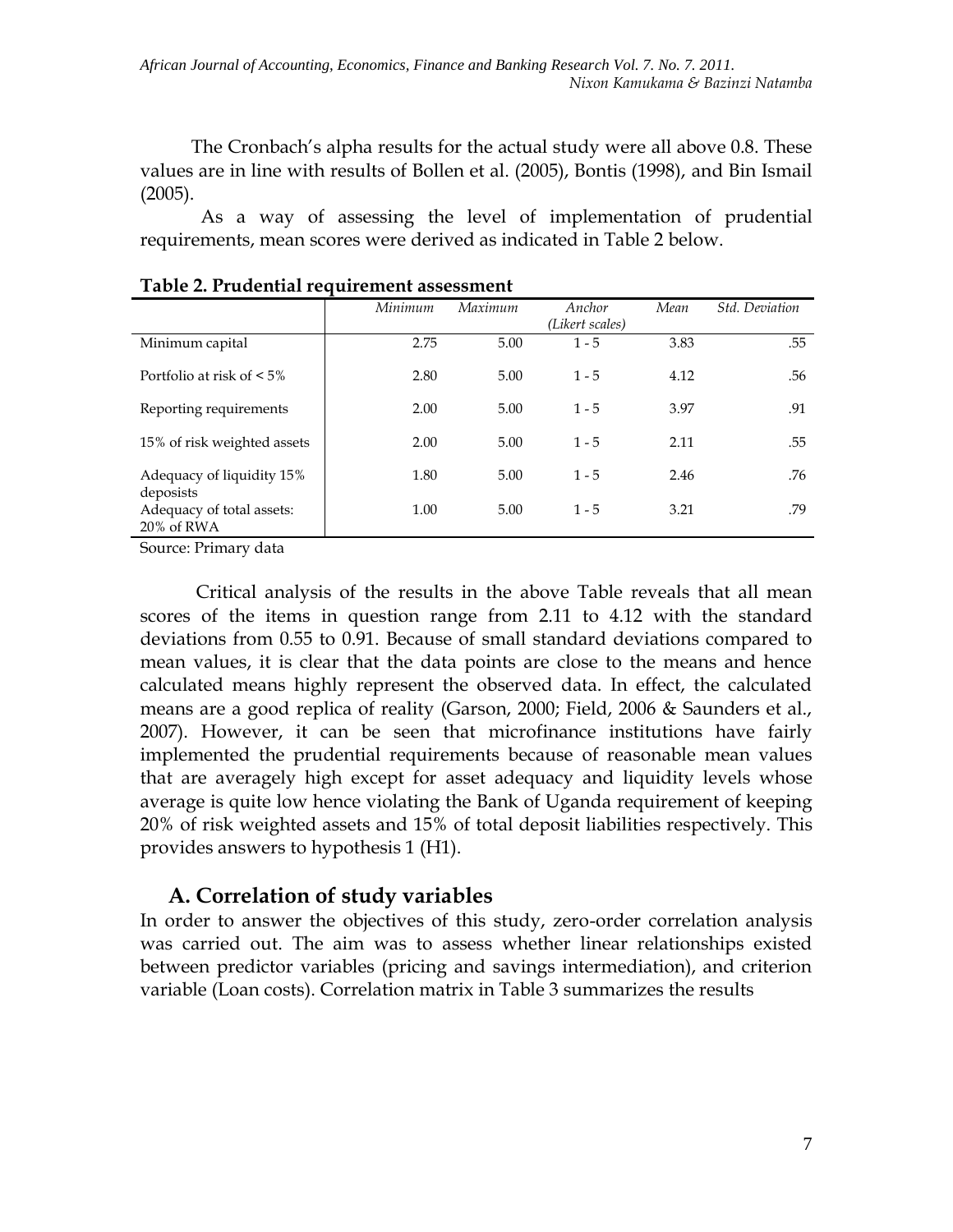|                                                            |      |         | $\cdot$ |                       |                                                           |
|------------------------------------------------------------|------|---------|---------|-----------------------|-----------------------------------------------------------|
|                                                            | Mean | Std Dev | Pricing | <i>Intermediation</i> | Loan Costs                                                |
| Loan Pricing                                               | 3.37 | .67     |         |                       |                                                           |
| Financial<br>intermediation                                | 3.65 | .75     | .13     |                       |                                                           |
| Loan costs                                                 | 4.05 | .81     | $.48**$ | $-.21**$              |                                                           |
| ** Correlation is significant at the 0.01 level (1-tailed) |      |         |         |                       | * Correlation is significant at the 0.05 level (1-tailed) |

**Table 3. Correlation Matrix between pricing, intermediation and loan costs**

**Source**: Primary data

It is evident that there is a significant and positive correlation between pricing and loan costs ( $r = .48$ ,  $p < 0.01$ ). This is a sign that a strong relationship existed between pricing and loan costs. This depicts that an effective loan pricing is highly associated with better loan costs that can be afforded by the borrowers. Besides, no significant relationship was established between loan pricing and financial intermediation( $r = .13$ ,  $p > .05$ ). This means that the association between the two variables is weak as indicated in the correlation matrix above.

From another perspective, the results indicate that financial intermediation is inversely and significantly related to loan costs in microfinance deposit taking institutions( $r = -.21$ ,  $p < 0.01$ ). This finding signifies that as the MDIs increase the rate at which clients' savings are intermediated, the firm's loan costs reduce because of the insignificant cost of depositors' savings. In essence, increased financial intermediation is associated with reduced loan costs charged to clients.

#### **B. Predicting power of the variables**

We preferred hierarchical regression method because of its clarity in pointing out the contribution of each predictor in the regression model (Field, 2006). Besides, the application of this method helped us to test the theoretical assumptions and examine the influence of loan pricing and financial intermediation variables in a sequential way, such that the relative importance of a predictor is judged on the basis of how much it adds to the prediction of a criterion variable. The regression results are provided in Table 4 below.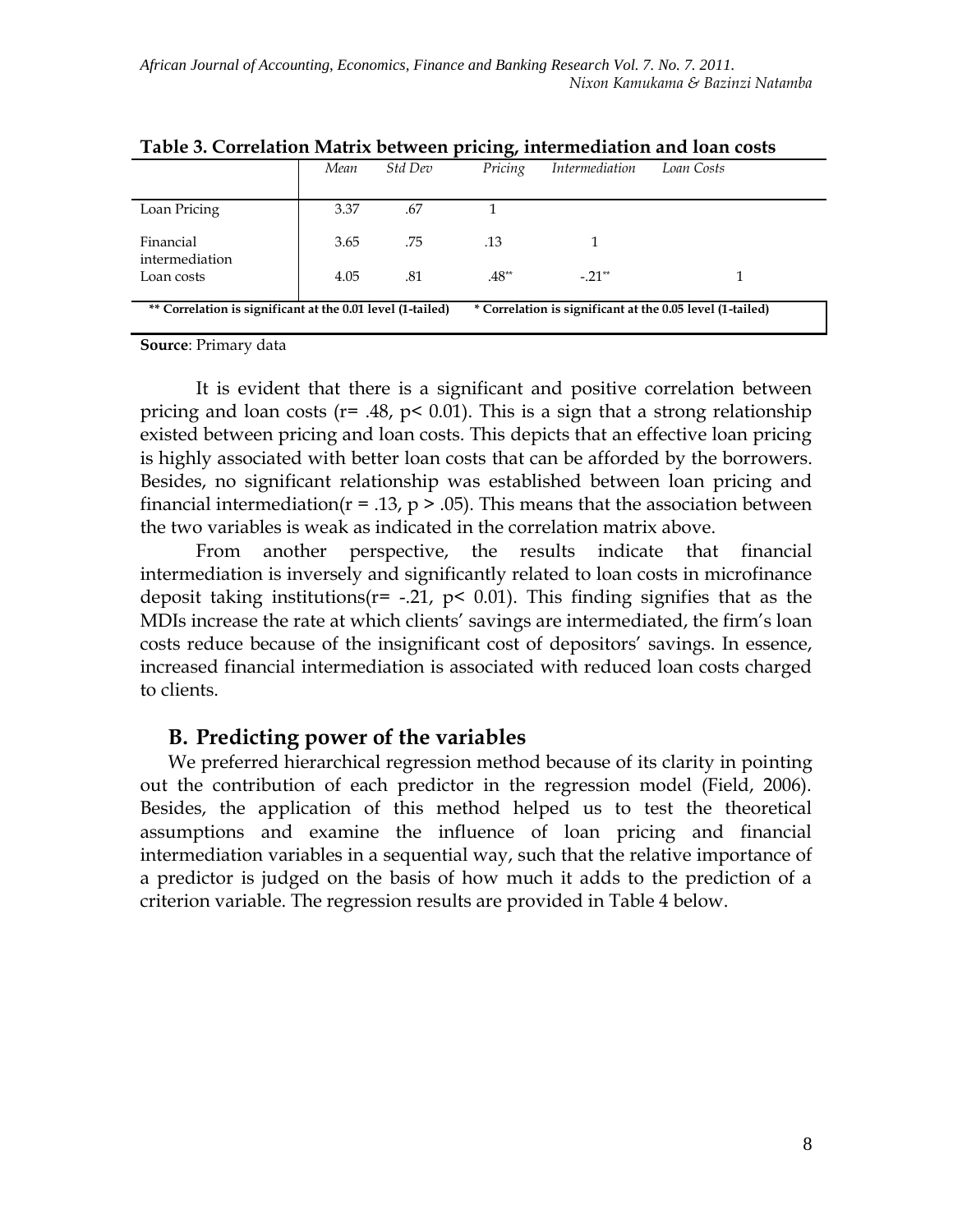|                        | Model 1  | Model 2  | Collinearity |            |  |
|------------------------|----------|----------|--------------|------------|--|
|                        |          |          | Tolerance    | <b>VIF</b> |  |
|                        | B        | B        |              |            |  |
| Constant               | $2.74**$ | $2.92**$ |              |            |  |
| Pricing system         | $0.32**$ | $0.33**$ | 1.00         | 1.00       |  |
| Savings intermediation |          | $-0.30*$ | 0.98         | 1.02       |  |
|                        |          |          |              |            |  |
| $\mathbb{R}$           | .48      | .57      | na           | na         |  |
| R squared              | .23      | .32      | na           | na         |  |
| Adjusted R squared     | .21      | .30      | na           | na         |  |
| R squared change       |          | .10      | na           | na         |  |
| F statistics           | 11.88    | 5.10     | na           | na         |  |
| F change               | 11.88    | 3.36     | na           | na         |  |
| Sig. F change          | .00      | .03      | na           | na         |  |

| Table 4. Hierarchical regression pricing system, intermediating savings on loan costs |  |  |  |
|---------------------------------------------------------------------------------------|--|--|--|
|                                                                                       |  |  |  |

In model 1, pricing system accounted for 23 percent of variance in loan costs (F-change = 11.88,  $p \leq .01$ ) and caused a statistically significant unstandardized coefficient ( $B = 0.319$ ,  $P \le 0.01$ ). However, the inclusion of financial intermediation in the model increased its explanatory power by 10 percent. This finding means that financial intermediation accounted for additional 10 percent of the variance in loan costs (F-Change = 5.10,  $p < .05$ ) and caused a statistically significant un-standardized coefficient  $(B = -0.30, P < .05)$ . All combined, pricing system and savings intermediation explain up to 32% of variance in loan costs. Nonetheless, pricing system carries more weight than savings intermediation in influencing loan costs in microfinance deposit taking institutions. This therefore lends support to hypotheses 4 and 5 (H4&H5)

#### **I. DISCUSSION AND CONCLUSION**

This study examined the effect of loan pricing and financial intermediation to loan costs in microfinance deposit institutions of Uganda. The gist of study was to assess the predictive power of the loan pricing system and financial intermediation to loan costs. The move was sparked off by the high loan costs charged by microfinance deposit institutions to the borrowers.

 On the basis of the individual mean values of prudential requirements expected by Bank of Uganda, it is evident that the prudential requirements are fairly followed and implemented by microfinance deposit institutions. For instance, many firms have ensured to maintain a minimum capital requirement of 500 millions Uganda shillings. More so, MDIs have also ensured that portfolio quality (PAR) is above required standard of less that 5% and reporting requirements to the supervisor (BOU) have been fulfilled. However, it is evident that the MDIs are not properly managing their assets as required by Bank of Uganda. From Table 2, it can be seen that all mean values of asset adequacy and liquidity requirements are below average a sign that the prudential regulations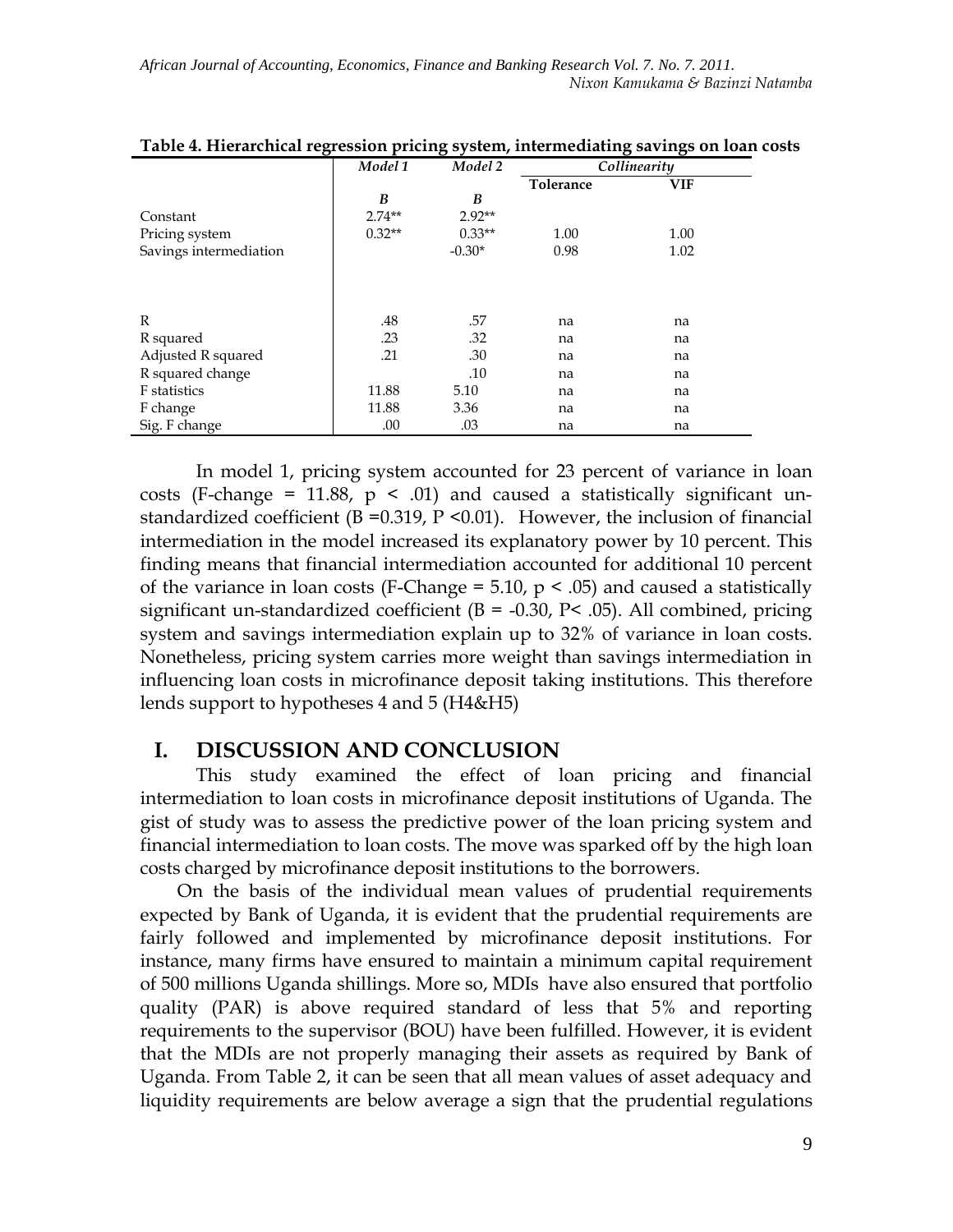have not been properly implemented. Microfinance Deposit Institutions' failure to maintain a minimum liquidity level explains the delays of some MDIs to provide financial services to clients; the current challenge facing microfinance institutions.

Results have further indicated that a positive and significant relationship exists between loan pricing system and loan costs in the industry. This signifies that improved loan pricing system is highly associated with better loan costs. This is true because an effective loan pricing system can lead to better loan costs as earlier pointed by Ledgerwood (2000). This finding also corroborates the works of Rosenberg (2002) who established that loan pricing is strongly related to the interest rates charged to clients of banks.

In a related case, an inverse and significant relationship was established between financial intermediation and loan costs in MDIs. This finding depicts that increased financial intermediation is highly associated with reduced loan costs charged to borrowers by MDIs. This finding is not far from observations by Gorton and Winton (2002) who noted that the intermediation of funds connects financial institutions to borrowers and lenders and reduces interest charges. This finding further coincides with Winton et al. (2002) who also observed that depositors' savings is cost free source of finance which can reduce the firm's cost of capital and loan costs to clients.

In another perspective, research results indicate that loan pricing and financial intermediation significantly impact on the loan costs in microfinance deposit institutions in Uganda. Accordingly, the two predictor variables combined account up to 32 percent of variance in microfinance loan costs. Furthermore, findings have also shown that loan pricing accounts for the bigger variance as compared to financial intermediation of savings. This finding supports the works of Ledgerwood (2000) who found that the loan pricing and intermediation of savings play a very important role in the survival of the business because of the influence they have on loan costs. Beesi et al. (1997) also noted that since the savings are less costly and form the loaned amount to borrowers, the loan charges including interest rates and other services charges are expected to be lower.

## **II. CONCLUSION**

Central to the above findings and discussion, we can conclude as follows: Microfinance deposit taking institutions have fairly implemented prudential requirements; capital adequacy and liquidity requirements have not been given utmost attention they desire.

Besides, strong and significant relationships exist between loan pricing system, financial intermediation and loan costs in MDIs. This was found to be supported by extant literature. Furthermore, loan pricing system and financial intermediation are true predictors of loan costs; but loan pricing system is more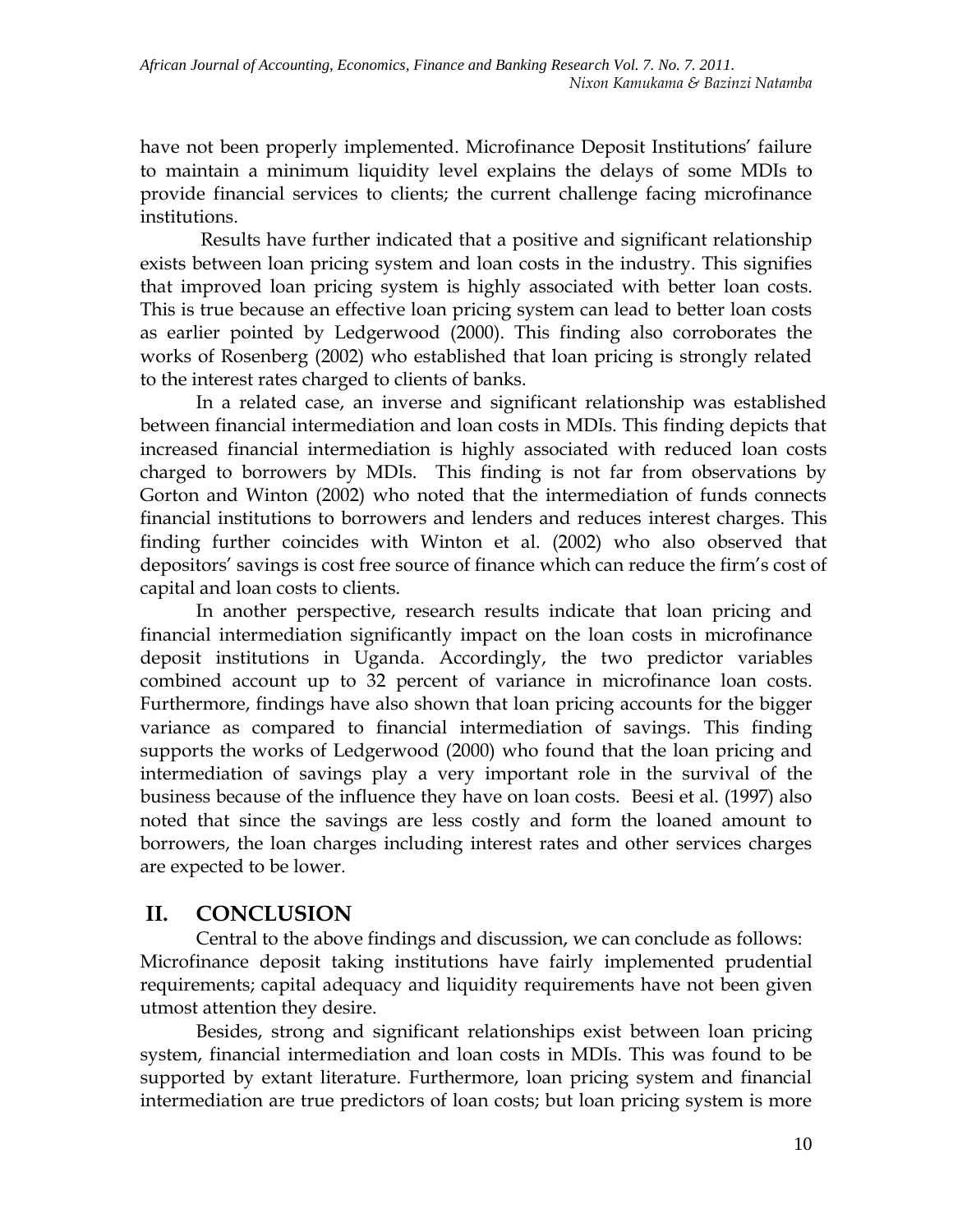important than financial intermediation in microfinance deposit taking institutions in Uganda.

### **III. MANAGERIAL IMPLICATIONS**

The results suggest a series of issues that need to be considered seriously by managers of MDIs. This study has introduced a clear understanding how the loan pricing and financial intermediation affect loan costs in microfinance industry. This can foster management efforts to improve business performance which can be facilitated through the appropriate management of loan price setting system and financial intermediation. Thus, findings can, therefore, help management to intensify initiatives to encourage greater understanding of proper loan pricing that can yield better loan costs which may be favourable to all stakeholders in the industry.

It is also crucial for management to appreciate that the implementation of prudential requirements is inevitable. Customer deposits (savings) depend on trust and confidence that the depositors will have in the MDIs. It is therefore high time that microfinance firms changed their style of management and enforce fully all prudential requirements set by Bank of Uganda. Otherwise, clients' savings may not be realized as expected.

### **IV. LIMITATIONS OF THE STUDY**

The findings of this study are subject to some limitations that provide the initiatives for future research.

One of the possible reasons for the varied results of the study is the methodology used for measuring the variables. Although the constructs have been defined as precisely as possible by drawing relevant literature and validated by practitioners, the measurements used may not perfectly represent all the dimensions.

Secondly, only a single research methodological approach was employed and future research through interviews could be undertaken to triangulate.

Future studies could use the same basic hypotheses and regression construction, but implement the study in terms of a longitudinal rather than a cross-sectional design. The longitudinal study would need to correct changes in data relative to time element. Despite possible limitations of using single-period data, the results of the present study provide valuable insights into the effect of loan pricing and financial intermediation on loan costs in microfinance deposit taking Institutions.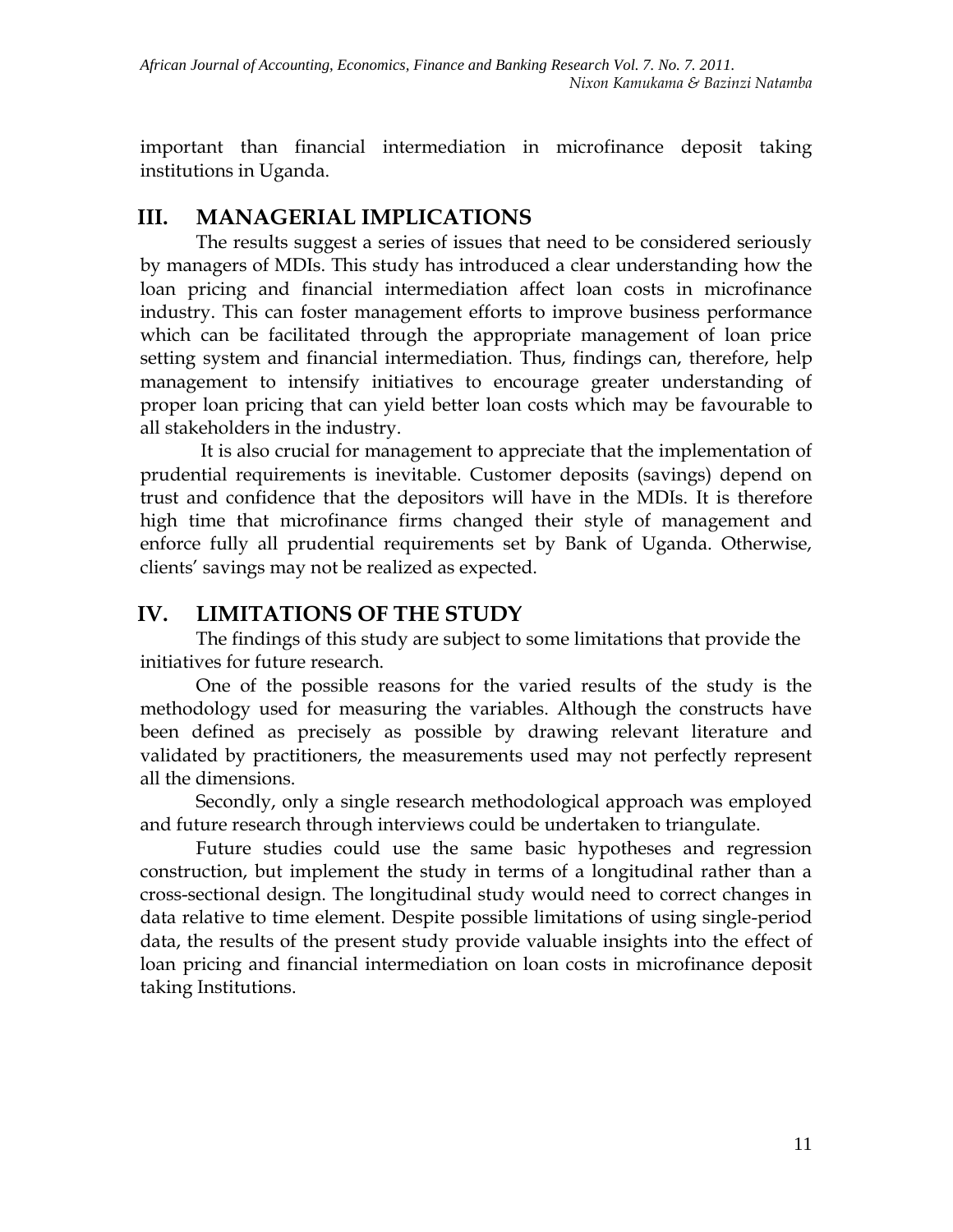## **V. RECOMMENDATIONS**

On the basis of the study findings and reviewed literature the following suggestions are pertinent to the success of Ugandan microfinance deposit taking institutions.

For the safety of clients' deposits (savings) and to build confidence in the public, the microfinance deposit institutions should make an effort to respect and enforce prudential requirements. The Bank of Uganda should also strengthen its level of supervision and monitoring roles.

Furthermore, since loan pricing system used has not reached the standard level, MDIs are urged to strengthen it by making it more perfect through addressing weaknesses that are inherent in the system. This can be done by acquiring new or updating current soft ware which may be capable of including genuine operational costs in the computation of interest rates and other charges.

Lastly, MDIs should also make an effort to increase mobilization efforts so that more savings can be got from the public. This can be done by creating more awareness so that the potential and existing clients can become aware of the existing opportunity; besides, interest paid on savings can also be increased to attract more depositors.

### **REFERENCES**

- Hardy, D.C., Holder, P., & Prokopenko, V. (2002). Microfinance and public policy: International Monetary Fund Working Paper-WP/02/159
- Frankline, A. (1990), Financial Intermediation", *Journal of Financial intermediation*, Vol.2 No.1, pp.23 – 51.
- Gorton, G. and Winton, A. (2002), Financial Intermediation. The Wharton School University of Pennsylvania and NBER.
- Robert,B.,and Cave, H. (1999), Understanding Regulation Theor*y*, Strategy and Practice. Oxford University Press
- Christen R., P. and R. Rosenberg (2000), The rush to Regulate. Legal Frameworks for Micro finance, Occasional Paper 4. Washington, Dc: CGAP. Available from [http://www.cgap.org/assets/images/En4occ.pdf.](http://www.cgap.org/assets/images/En4occ.pdf)

Kalyango,D.L. (2004), Uganda's experience with Tiered Banking Regulations.BOU.

- Alfred, H. and Katimbo, E. (.2000). How to regulate and supervise Micro finance. Key issues in an International Perspective, FSD Series No. 1 Kampala-Uganda.
- Ledgerwood.L (2000), Sustainable Banking with the poor. The international Bank for Reconstruction and Development/ The World Bank 1818H Street N, W.
- Robert. C., (2002), Key issues in Regulation and Supervision of Credit cooperatives, Finance for the poor 3(4): 1-6